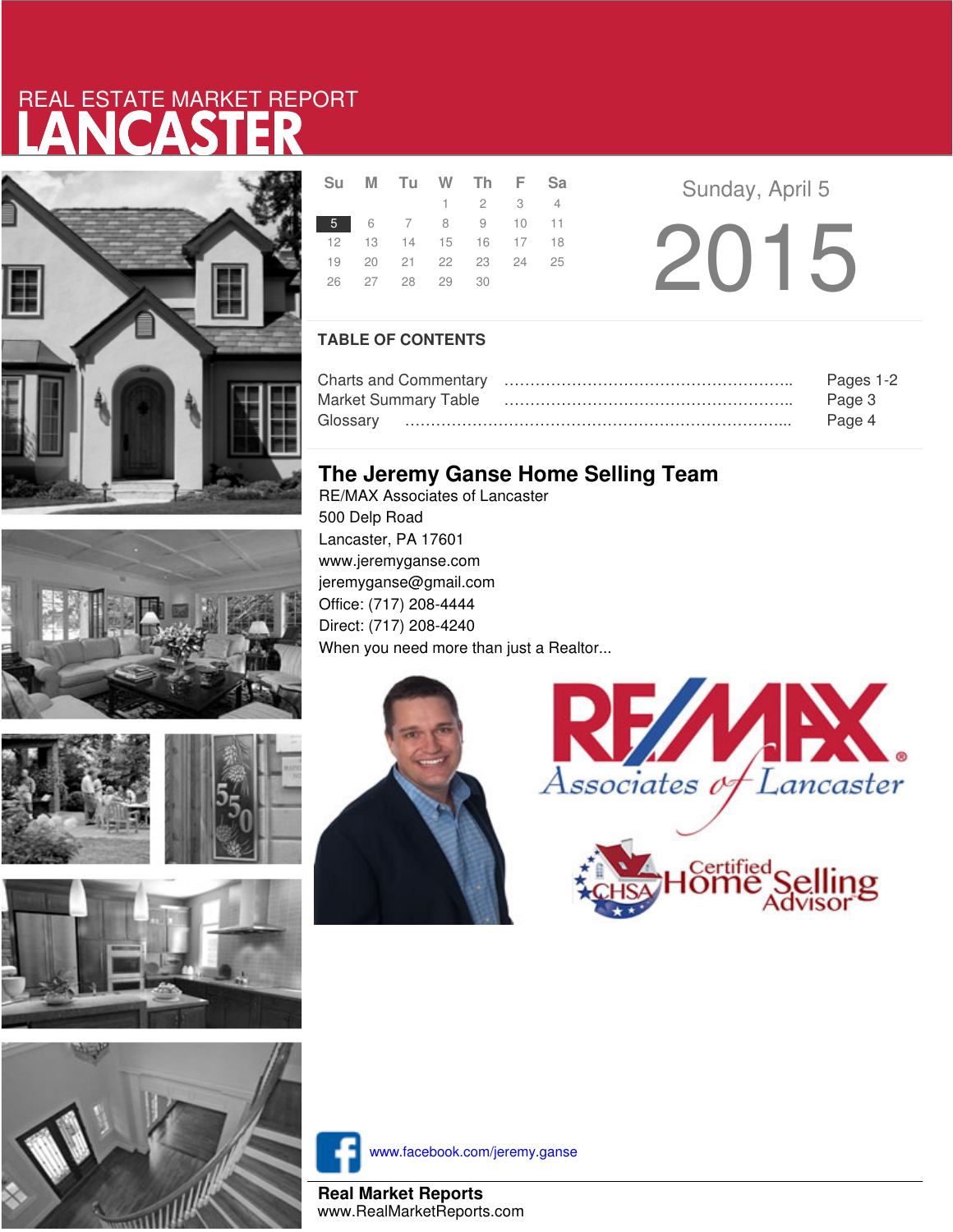

Sunday, April 5, 2015

## The Jeremy Ganse Home Selling Team

jeremyganse@gmail.com RE/MAX Associates of Lancaster Office: (717) 208-4444

at the real estate market. Currently there are 758 sales pending in the market overall, leaving 2178 listings still for sale. The resulting pending ratio is 25.8% (758 divided by 2,936). So you might be asking yourself, that's great... but what exactly does it mean? I'm glad you asked! *Let's take a look*

The pending ratio indicates the supply & demand of the market. Specifically, a high ratio means that listings are in demand and quickly going to contract. Alternatively, a low ratio means there are not enough qualified buyers for the existing supply.

**"Current inventory is described as mildly active."**

Taking a closer look, we notice that the \$150K - \$200K price range has a relatively large number of contracts pending sale.

We also notice that the \$150K - \$200K price range has a relatively large inventory of properties for sale at 394 listings. The average list price (or asking price) for all properties in this market is \$252,257.





A total of 2272 contracts have closed in the last 6 months with an average sold price of \$192,486. Breaking it down, we notice that the \$150K - \$200K price range contains the highest number of sold listings.

Alternatively, a total of 1676 listings have failed to sell in that same period of time. Listings may fail to sell for many reasons such as being priced too high, having been inadequately marketed, the property was in poor condition, or perhaps the owner had second thoughts about selling at this particular time. The \$150K - \$200K price range has the highest number of off-market listings at 317 properties.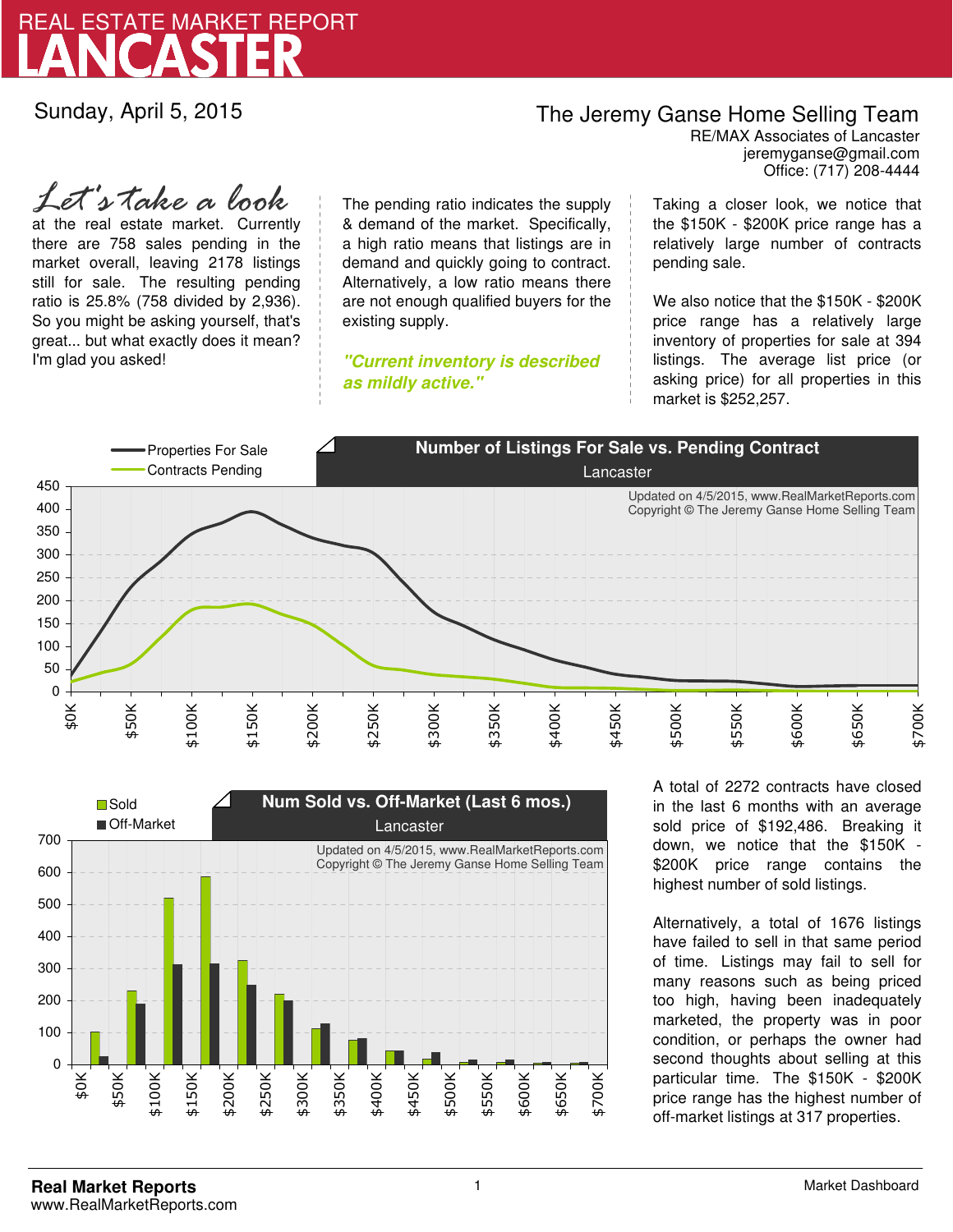# LANCASTER REAL ESTATE MARKET REPORT

Sunday, April 5, 2015

### The Jeremy Ganse Home Selling Team

jeremyganse@gmail.com RE/MAX Associates of Lancaster Office: (717) 208-4444

Looking at the chart to the right, you might be wondering why average days on market (DOM) is important. This is a useful measurement because it can help us to determine whether we are in a buyer's market (indicated by high DOM), or a seller's market (indicated by low DOM). Active listings (properties for sale) have been on the market for an average of 166 days.

Analysis of sold properties for the last six months reveals an average sold price of \$192,486 and 65 days on market. Notice that properties in the \$450K - \$500K price range have sold quickest over the last six months.

The recent history of sales can be seen in the two charts below. The average sold price for the last 30 days was \$196,667 with an average DOM of 67 days.

Since the recent DOM is greater than the average DOM for the last 6 months, it is a negative indicator for demand. It is always important to realize that real estate markets can fluctuate due to many factors, including shifting interest rates, the economy, or seasonal changes.



### **"The average list-to-sales ratio for this area is 97.3%."**

Ratios are simple ways to express the difference between two values such as list price and sold price. In our case, we typically use the list-to-sale ratio to determine the percentage of the final list price that the buyer ultimately paid. It is a very common method to help buyers decide how much to offer on a property.

Analysis of the absorption rate indicates an inventory of 5.8 months based on the last 6 months of sales. This estimate is often used to determine how long it would take to sell off the current inventory of properties if all conditions remained the same. It is significant to mention that this estimate does not take into consideration any additional properties that will come onto the market in the future.



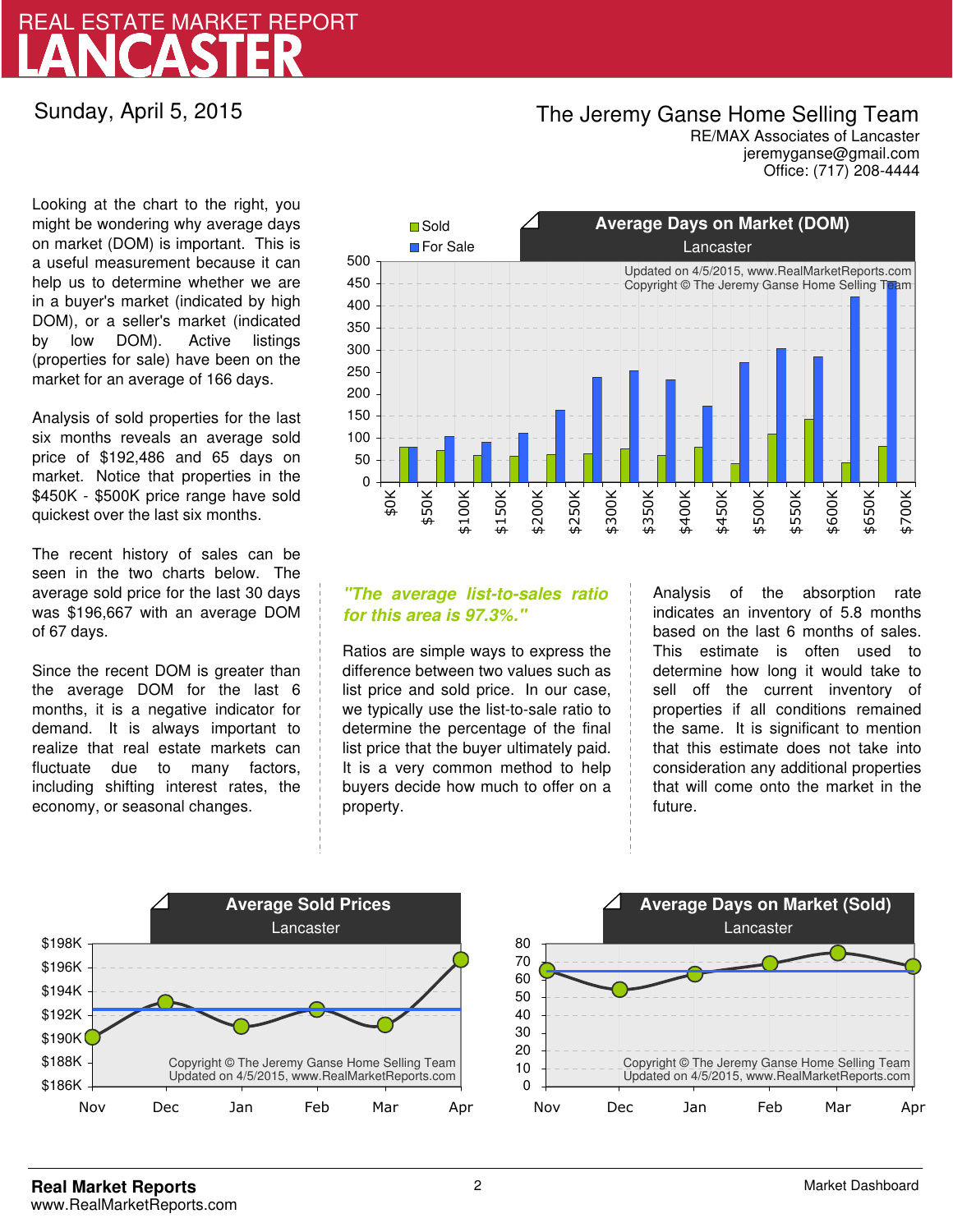# LANCASTER REAL ESTATE MARKET REPORT

Sunday, April 5, 2015

## The Jeremy Ganse Home Selling Team

jeremyganse@gmail.com RE/MAX Associates of Lancaster Office: (717) 208-4444

| <b>Contracts Pending [2]</b>       |                            |                         |                   |                          |                     | Off-Market in the Last 6 Months [3]<br><b>Absorption Rate</b> |                            |                               |                   |                               |                          |                          |  |                         |      |
|------------------------------------|----------------------------|-------------------------|-------------------|--------------------------|---------------------|---------------------------------------------------------------|----------------------------|-------------------------------|-------------------|-------------------------------|--------------------------|--------------------------|--|-------------------------|------|
|                                    |                            | For Sale <sup>[1]</sup> |                   |                          |                     |                                                               |                            | Sold in the Last 6 Months [4] |                   |                               |                          |                          |  |                         |      |
| Min.                               | <b>Price Range</b><br>Max. | Total<br><b>Num</b>     | Avg<br><b>DOM</b> | Avg<br><b>List Price</b> | Total<br><b>Num</b> | Pending<br>Ratio                                              | <b>Total</b><br><b>Num</b> | <b>Total</b><br><b>Num</b>    | Avg<br><b>DOM</b> | Avg Orig<br><b>List Price</b> | Avg<br><b>List Price</b> | Avg<br><b>Sold Price</b> |  | List to<br><b>Sales</b> | Mos. |
| \$0                                | \$49,999                   | 35                      | 79                | \$38,838                 | 22                  | 38.6%                                                         | 27                         | 102                           | 80                |                               | \$41,171                 | \$35,447                 |  | 86.1%                   | 2.1  |
| \$50,000                           | \$99,999                   | 229                     | 105               | \$80,601                 | 61                  | 21.0%                                                         | 190                        | 230                           | 73                |                               | \$84,393                 | \$78,942                 |  | 93.5%                   | 6.0  |
| \$100,000                          | \$149,999                  | 345                     | 91                | \$129,590                | 179                 | 34.2%                                                         | 313                        | 520                           | 61                |                               | \$132,044                | \$128,008                |  | 96.9%                   | 4.0  |
| \$150,000                          | \$199,999                  | 394                     | 112               | \$177,909                | 192                 | 32.8%                                                         | 317                        | 588                           | 59                |                               | \$177,847                | \$174,563                |  | 98.2%                   | 4.0  |
| \$200,000                          | \$249,999                  | 337                     | 164               | \$228,345                | 147                 | 30.4%                                                         | 248                        | 326                           | 63                |                               | \$230,301                | \$225,748                |  | 98.0%                   | 6.2  |
| \$250,000                          | \$299,999                  | 304                     | 238               | \$277,378                | 58                  | 16.0%                                                         | 200                        | 221                           | 65                |                               | \$278,639                | \$271,856                |  | 97.6%                   | 8.3  |
| \$300,000                          | \$349,999                  | 175                     | 253               | \$328,325                | 38                  | 17.8%                                                         | 128                        | 114                           | 76                |                               | \$331,311                | \$323,185                |  | 97.5%                   | 9.2  |
| \$350,000                          | \$399,999                  | 114                     | 233               | \$375,706                | 28                  | 19.7%                                                         | 83                         | 77                            | 62                |                               | \$378,243                | \$370,447                |  | 97.9%                   | 8.9  |
| \$400,000                          | \$449,999                  | 70                      | 173               | \$426,138                | 10                  | 12.5%                                                         | 44                         | 45                            | 79                |                               | \$427,709                | \$418,281                |  | 97.8%                   | 9.3  |
| \$450,000                          | \$499,999                  | 39                      | 272               | \$476,715                | 8                   | 17.0%                                                         | 39                         | 19                            | 42                |                               | \$482,628                | \$471,728                |  | 97.7%                   | 12.3 |
| \$500,000                          | \$549,999                  | 25                      | 303               | \$528,079                | 3                   | 10.7%                                                         | 17                         | $\overline{7}$                | 109               |                               | \$542,757                | \$522,436                |  | 96.3%                   | 21.4 |
| \$550,000                          | \$599,999                  | 23                      | 285               | \$580,227                | 4                   | 14.8%                                                         | 16                         | 8                             | 143               |                               | \$593,013                | \$569,313                |  | 96.0%                   | 17.3 |
| \$600,000                          | \$649,999                  | 12                      | 422               | \$628,833                | $\overline{2}$      | 14.3%                                                         | 8                          | $\overline{4}$                | 45                |                               | \$616,475                | \$610,375                |  | 99.0%                   | 18.0 |
| \$650,000                          | \$699,999                  | 14                      | 457               | \$684,029                | 1                   | 6.7%                                                          | 9                          | 4                             | 82                |                               | \$703,575                | \$678,725                |  | 96.5%                   | 21.0 |
| \$700,000                          | $+$                        | 62                      | 199               | \$986,142                | 5                   | 7.5%                                                          | 37                         | $\overline{7}$                | 96                |                               | \$964,229                | \$879,229                |  | 91.2%                   | 53.1 |
| <b>Market Summary &gt;&gt;&gt;</b> |                            | 2,178                   | 166               | \$252,257                | 758                 | 25.8%                                                         | 1,676                      | 2,272                         | 65                |                               | \$197,794                | \$192,486                |  | 97.3%                   | 5.8  |

Status = [1] A; [2] P; [3] E, L, W; [4] C

County = Lancaster

1

Property Type = Residential/Farm

Date Range = 10/05/2014 to 04/05/2015 Data believed to be accurate but not guaranteed.